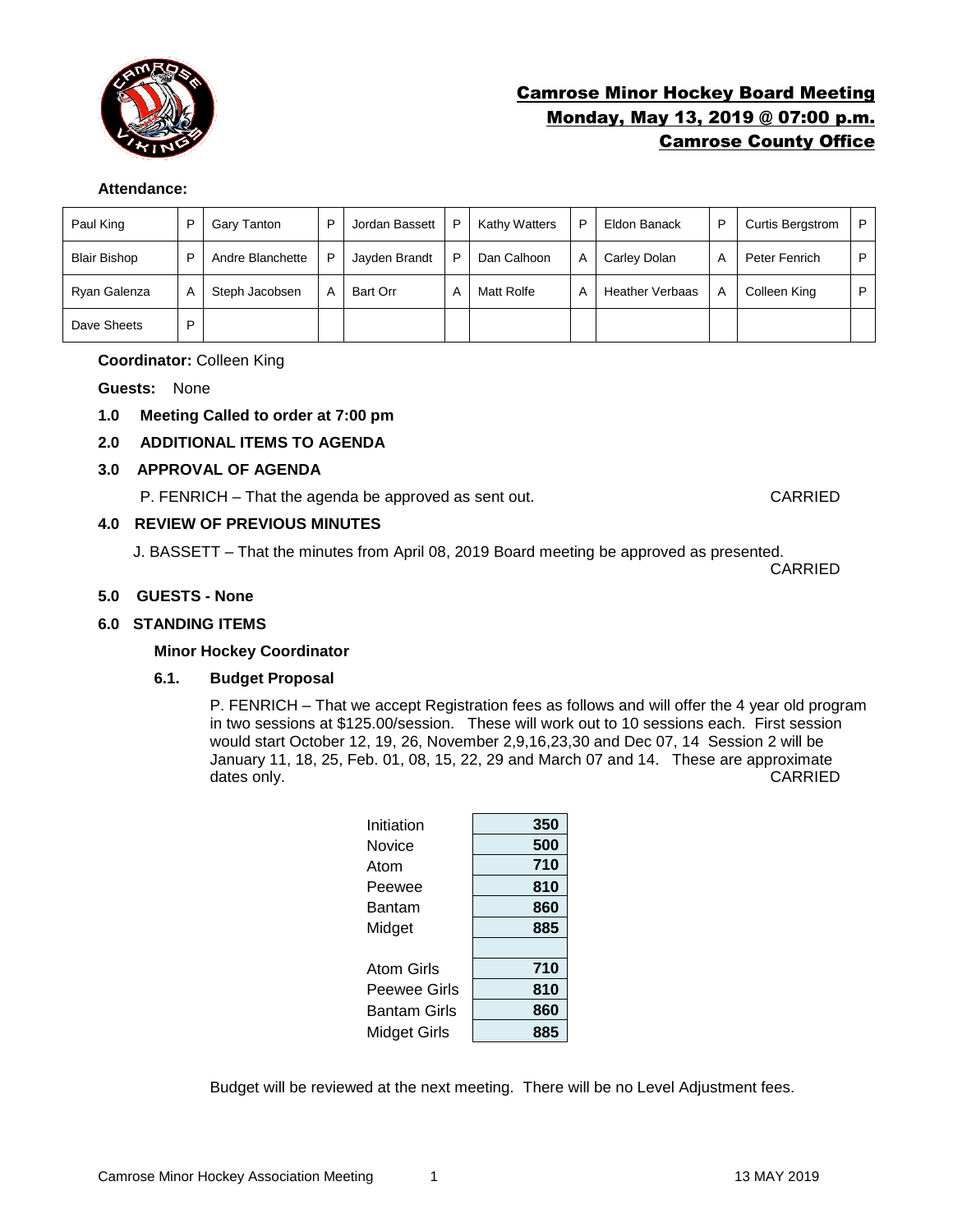- 6.2 Teams that have been put into Evaluations Series at beginning of season:
	- 6.1.1 Bantam AA September 15 21
	- 6.1.2 Midget AA September 18 26
	- 6.1.3 Minor Midget AA September 26 29
	- 6.1.4 Peewee AA Ice Breaker September 9 15

Gary Tanton will ask R. Willoughby if the Bantam AA tournament is worthwhile going to and if not, C. King will withdraw.

# **7.0 NEW BUSINESS**

**7.1 Delegation of following duties:**

| 7.1.1 | <b>Director of Registrations</b>   | Paul King                                |
|-------|------------------------------------|------------------------------------------|
|       | 7.1.2 Director of Promotions       | Jordan Bassett                           |
| 7.1.3 | <b>Director of Sponsorship</b>     | <b>Bart Orr</b>                          |
| 7.1.4 | <b>Director of Evaluation</b>      | Ryan Galenza/C. Bergstrom                |
|       | 7.1.5 Director of Equipment        | C. King                                  |
|       | 7.1.6 Director of Discipline       | <b>Heather Verbaas</b>                   |
| 7.1.7 | Director of Rep Team (AA and A)    | Eldon Banack / Peter Fenrich / Paul King |
|       | 7.1.8 Director, Non Rep Teams      | Dan Calhoon / Blair Bishop               |
|       | 7.1.9 Director, Coach Mentorship   | K. Koehli-Watters / Gary Tanton          |
|       | 7.1.10 Director of Midget          | Dave Sheets                              |
|       | 7.1.11 Director of Bantam          | Carley Dolan                             |
|       | 7.1.12 Director of Peewee          | Blair Bishop, Jayden Brandt              |
|       | 7.1.13 Director of Atom            | Peter Fenrich                            |
|       | 7.1.14 Director of Intro to Hockey | Heather Verbaas / Andre Blanchette       |
|       | 7.1.15 Director of Female Hockey   | Kathy Watters / Eldon Banack             |
|       | 7.1.16 Director of Safety          | Steph Jacobsen                           |
|       | 7.1.17 Referee In Chief            | <b>Matt Rolfe</b>                        |
|       |                                    |                                          |

# **7.2 Volunteers for Registration Night**

Will be held from 6:00 to 8:00 p.m. both nights

|        | Tuesday, June 18 | <b>Job Duty</b>            | Wednesday, June 19 | <b>Job Duty</b>            |
|--------|------------------|----------------------------|--------------------|----------------------------|
|        | Colleen          | Computer (New Registrants) | Colleen            | Computer (New Registrants) |
| ◠      | Paul             | <b>Registration Table</b>  | Paul               | <b>Registration Table</b>  |
| っ<br>د | Dan Calhoon      | REG/PAYMENT                | Dave Sheets        | <b>REG/PAYMENT</b>         |
|        | Peter Fenrich    | REG/PAYMENT                | Eldon Banack       | <b>REG/PAYMENT</b>         |
| 5      | Jordan Bassett   | <b>REG/PAYMENT</b>         |                    | <b>REG/PAYMENT</b>         |
| 6      |                  |                            |                    |                            |

# **7.3 NAI Meeting Update**

AGM held May 4 in Ft. Sask. No big changes coming but teams will have to realize that they may need to travel during playoffs to further destinations then when they played during the regular season.

Novice discussion and CMHA will not be placing teams into the league this upcoming season.

Question put forth if we are breaking our teams up into Minor and Major and if we are making rosters of 9 or 13 players. Discussion deferred as we will wait until after registration to see what the numbers are like.

# **7.4 Meeting Dates – 7:00 p.m. at the County Office as follows (Will try to stick as close to these dates as possible):**

- **June 17**
- **August 19**
- September 9
- October 7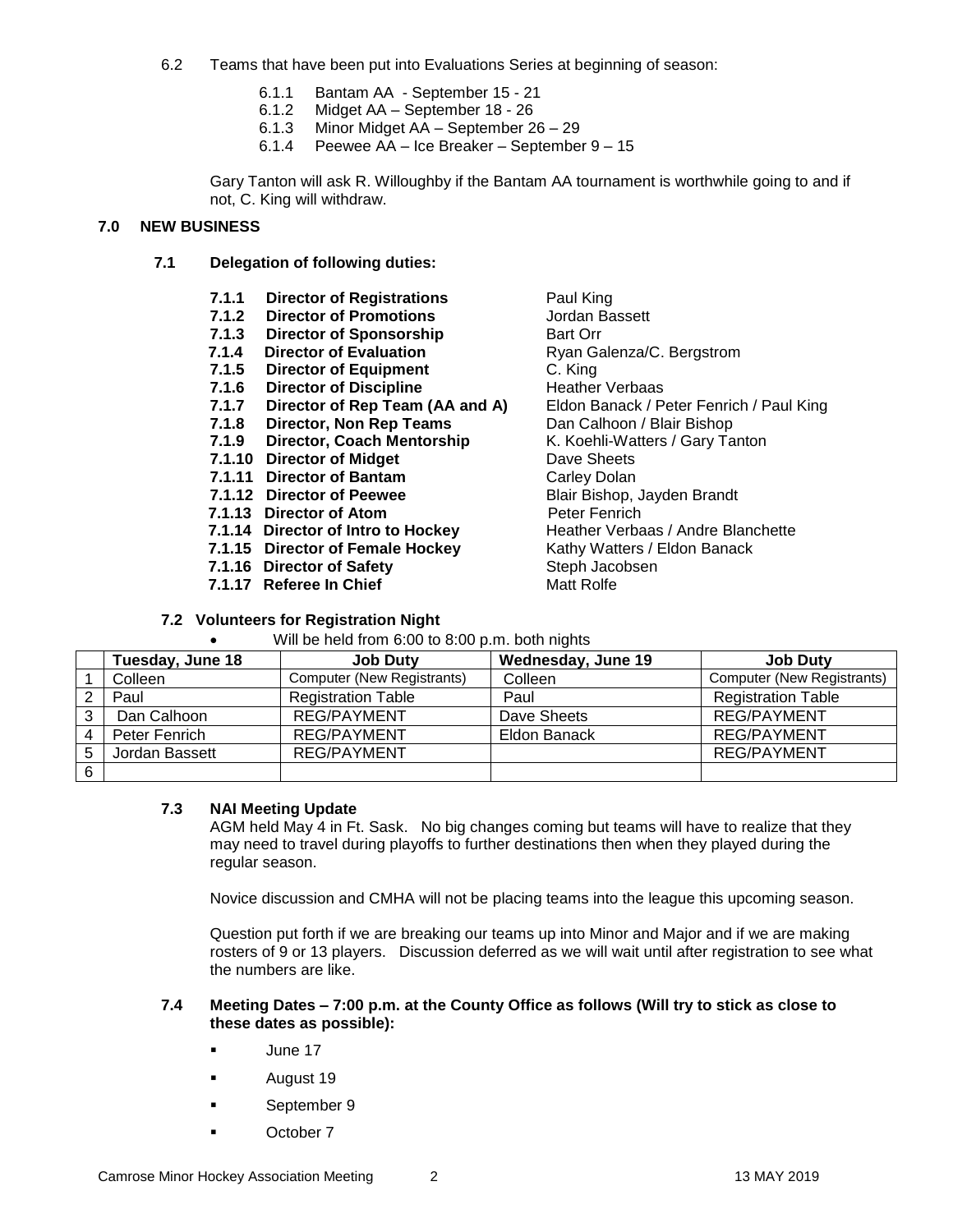- November 18
- December 16 Supper (generally no meeting)
- January 20, 2020
- February 10
- March 16 (If required)
- April 13

# **7.5 Tournament Dates:**

o .

| Bantam AA                       | October $11 - 13$     |
|---------------------------------|-----------------------|
| Peewee AA                       | October 25 - 27       |
| Atom AA                         | November 1 - 3        |
| Midget A                        | November 15 - 17      |
| Peewee A                        | December 6 - 8        |
| Atom A                          | January 3 - 5<br>2020 |
| Bantam A                        | January 17 - 19       |
| Atom and Peewee Wildcats        | Jan 31 - Feb 02       |
| Peewee AA Divisional Tournament | March $05 - 08$       |

#### **7.6 Policy Review**

 $\circ$  Questions raised as to whether 15 year old players try out with the REM 15 year old team first. As Midget AA would be classified as a higher level, we will leave as is and allow 15 year olds to tryout at this level first if they want.

# **7.7 NAHL Meeting**

 $\circ$  AGM to be held June 22 at the Edmonton Minor Hockey Office – starting with Peewee AA at 11:30; Bantam AA at 12:15 and Midget AA at 1:00 p.m. Gary Tanton will attend.

#### **7.8 Phishing emails from Hockey Board Members**

o This was for information purposes only and if any board members receive an email asking for money using another board member's email and name, do not answer it.

#### **7.9 Request from G. Rapson – Wetaskiwin player to continue in Camrose**

o Clarification to the Vice President of WMHA as to whether they are in agreement to this release to be requested by P. King.

### **7.10 Recognition of Stevie Delarose from 98.1 and Melissa MacGregor for their on air interviews of Camrose Minor Hockey teams.**

D. Sheets – That we recognize these efforts on the Camrose Minor Hockey Website

CARRIED

### **7.11 Development Week-end with Hockey Alberta following dates: Development Leadership Weekend** – June 22-23 in Red Deer

- o Intro to Hockey Seminar
- o Development Directors Seminar
- o Coach Skills Seminar

If there is anyone that would like to attend, feel free to register and get reimbursed from CMHA.